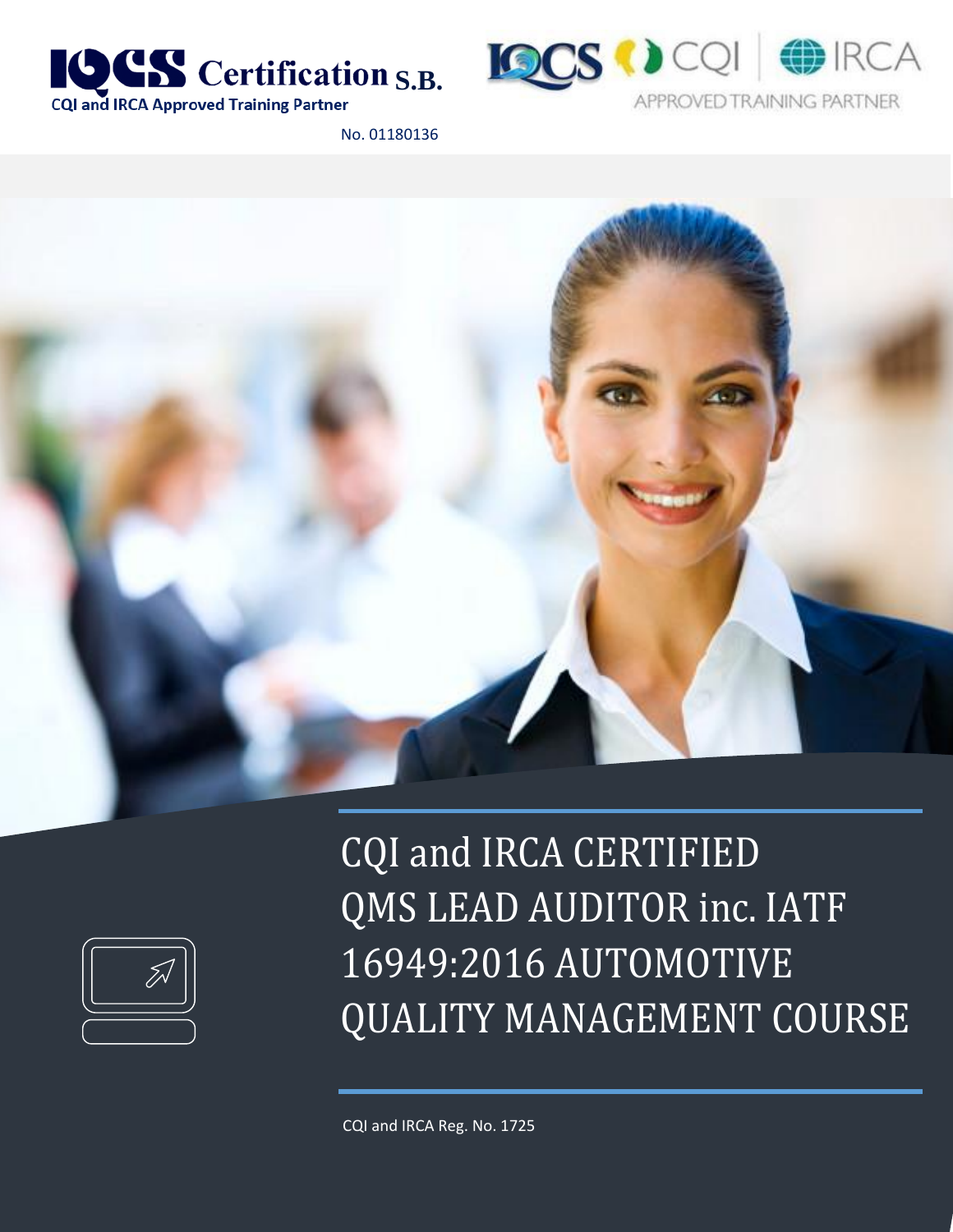# CQI and IRCA CERTIFIED QMS ISO 9001:2015 LEAD AUDITOR inc. IATF

### 16949:2016 AUTOMOTIVE QUALITY MANAGEMENT

# OVERVIEW

- This course meets the International Register of Certificated Auditors Criteria, CQI and IRCA PR352 Course Specification
- to provide students with the knowledge and skills required to perform first, second and third-party audits of automotive quality management systems against ISO 9001 & IATF16949, in accordance with ISO 19011 and ISO/IEC 17021, as applicable.
- Students who complete this CQI and IRCA Certified QMS ISO 9001:2015 Lead Auditor inc. IATF 16949:2016 Automotive Quality Management successfully (within the three years prior to making an application to become a certificated auditor) will satisfy the training requirements for initial certification as a CQI and IRCA QMS/IATF auditor.

#### Summary of Course Features

# LEARNING OBJECTIVES

### $\checkmark$  CQI and IRCA (UK) Approved Course

- "Accelerated Learning Approach" with stimulating and enriching workshops/case studies activities
- "Workshop-based training" with comprehensive course notes & industrial examples
- Risk-based thinking, PDCA and the process approach
- A focus on the more important ("high-risk") processes and their output
- Examination Based training, award IRCA Certificate of Successful Completion & Attendance

### KNOWLEDGE

- Explain the purpose of an automotive quality management system of automotive quality management systems standards, of management system audit, of third-party certification and the business benefits of improved performance of the automotive quality management system.
- Explain the role and responsibilities of an auditor to plan, conduct, report and follow-up an automotive quality management system audit accordance with ISO 19011, and ISO/IEC 17021, as applicable. SKILLS
- Plan, conduct, report and follow-up an audit of an automotive quality management system to establish conformity (or otherwise) with ISO 9001 & IATF16949 and in accordance with ISO 19011, and ISO/IEC 17021, as applicable.

# WHO SHOULD ATTEND

- Delegates with some understanding of the content, application, development and implementation of the ISO 9001 series of standards and who wish to subsequently practice as a QMS & IATF16949 auditor.
- Management Representatives, internal auditors, 2nd party & 3rd party auditors who are responsible to provide "value added" QMS/IATF16949 audit to enable Continual Improvement.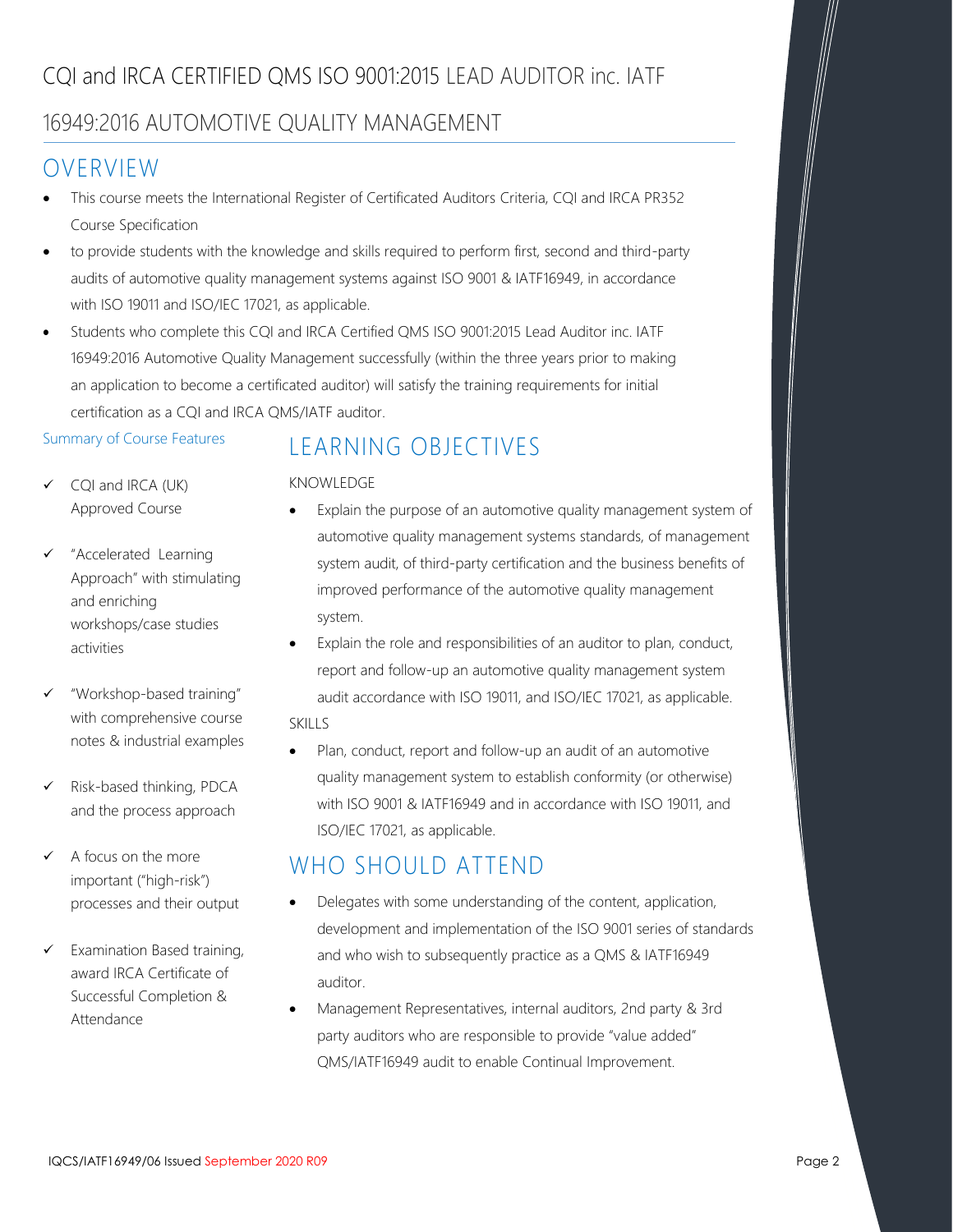# COURSE CONTENT

### KNOWLEDGE

- Explain the purpose of a quality management system and the business benefits of improving quality management system performances.
- Explain the ISO 9001 & IATF16949, PDCA cycle and QMS & IATF16949 requirements.
- Explain the purpose of, and differences between, a first-party, second-party and third-party certification audit of management systems, including the role of the QMS & IATF16949 Auditor in evaluating an organization's ability to meet the customer, statutory and regulatory requirements applicable to the products and services, and the organization's own requirements.
- Explain the benefits of third-party accredited certification of automotive quality management systems for organizations and stakeholders.
- Explain the role of an auditor to plan, conduct, report and follow-up an automotive quality management system audit in accordance with ISO 19011 (and ISO/IEC 17021 as applicable).

### SKILLS (PRACTISED THROUGH TASKS IN SIMULATED, AUDIT SITUATIONS)

Skills are to be practiced and tested through tasks and in real, or simulated, audit situations.

- Planning the audit
- Conducting the audit
- Auditing quality management system requirements
- Generating audit findings
- Reporting the audit
- Following up the audit

## PREREQUISITE

Students are expected to have the following prior knowledge: AUTOMOTIVE MANAGEMENT SYSTEM

- The Plan, Do, Check, Act (PDCA) cycle
- Defines the scope of the quality management system requirements for the design and development, production and, when relevant, assembly, installation, and services of automotive-related products, including products with embedded software, throughout the automotive supply chain.

#### AUTOMOTIVE QUALITY MANAGEMENT

- Provides for continual improvement, emphasizing defect prevention and the reduction of variation and waste in the supply chain.
- $\bullet$  The IATF16949 along with applicable automotive customer-specific requirements, ISO 9001:2015 requirements, and ISO 9000:2015 defines the fundamental quality management system requirements for automotive production and relevant service parts organizations.

**ENQUIRY**

IQCS CERTIFICATION S.B. 1-03-02, e-Gate, Lebuh Tunku Kudin 2, Glugor, 11700 Penang, MALAYSIA.

T: (+604) 668 2368 E: [iqcs@iqcs.net](mailto:iqcs@iqcs.net)  W: [http://www.iqcs.net](http://www.iqcs.net/)

## COURSE TUTORS

CQI and IRCA Reg. Lead Auditor / Auditor and approved Lead Tutors / Tutors who are highly qualified and professional graduates, experience in the field of QA, Environmental, OHS and familiar with local environment.